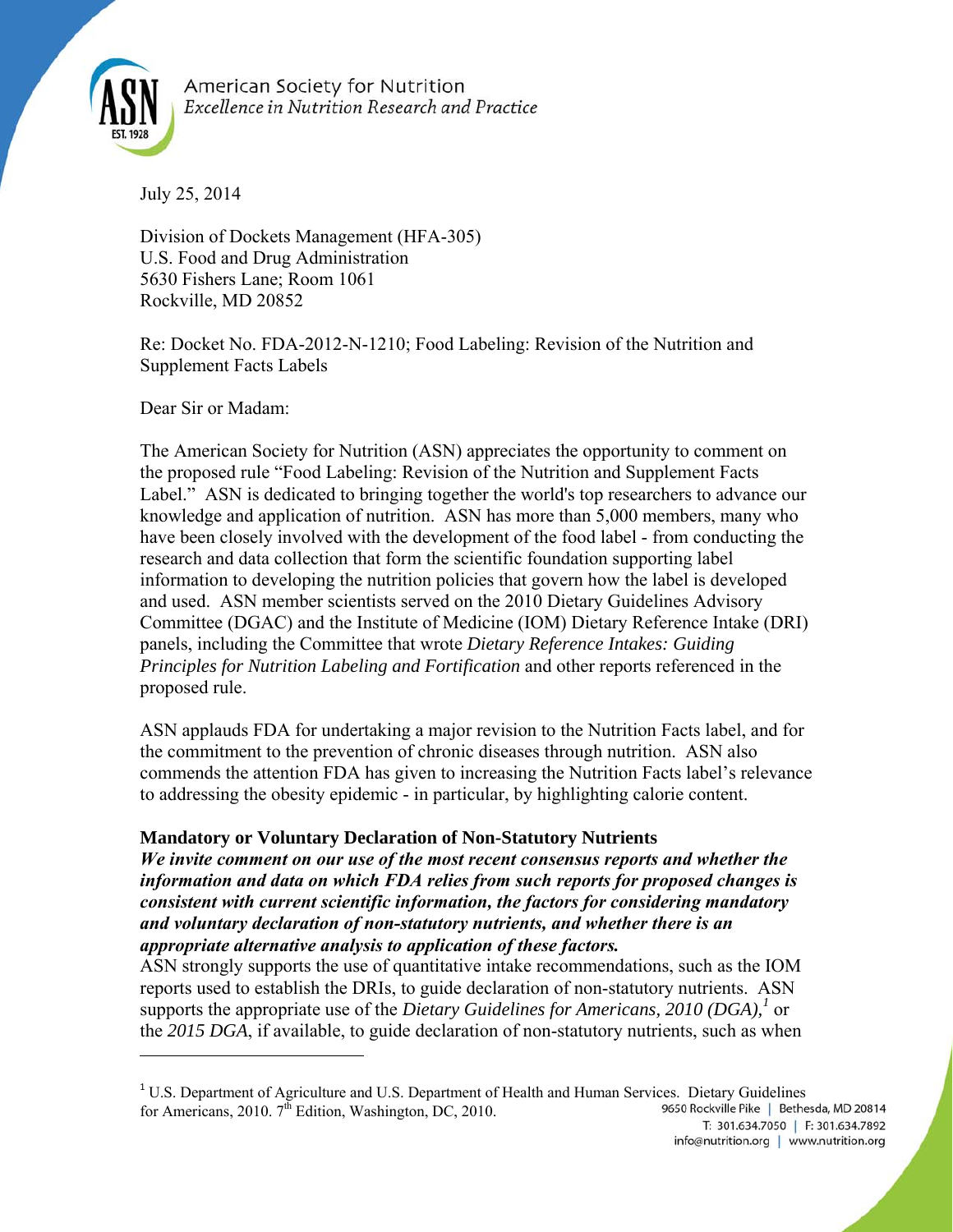quantitative intake recommendations are not in IOM reports and can be supported by a Nutrition Evidence Library systematic review.

#### **Calories**

#### *We invite comment on the tentative conclusion to no longer permit the declaration of ''Calories from fat'' on the Nutrition Facts label.*

ASN strongly supports the decision to no longer permit "Calories from fat" on the Nutrition Facts label. There is little biological reason for consumers to focus on calories from fat, except in cases when extremes in dietary fat intake are consumed. "Calories from fat" does not provide useful information to the American public leading to a reduction in chronic disease risk, but rather, will divert attention from more important issues such as type of fat consumed and total calories.

# *We invite comment on the tentative conclusion not to establish a DRV for calories and include a percent DV for the declaration of calories.*

ASN supports the decision to not establish a DRV for calories nor to require or permit a percent DV for calories on the Nutrition Facts label since there is no appropriate quantitative intake recommendation for calories that can be applied to the general US population.

#### **Fat**

# *We invite comment on the proposed definition of fatty acids [aliphatic carboxylic acids consisting of a chain of akyl groups and characterized by a terminal carboxyl group], as well as on our tentative conclusion that acetic, propionic, and butyric acids should not be excluded from the definition of total fat.*

ASN supports FDA's current definitions of fatty acids, saturated fat, and total fat and agrees that, according to a food chemistry definition, acetic, propionic, and butyric acids are short-chain fatty acids. However, ASN believes that consumer education around this subject is warranted so that consumers understand that the physiological effects of acetic, propionic, and butyric acids are different from the health effects that have been linked to longer-chain fatty acids.

# *We request comment on whether mandatory labeling of trans fat would still be necessary if the tentative determination that partially hydrogenated oils, the source of industrially produced trans fat, may not be generally recognized as safe is finalized.*

ASN believes that the declaration of *trans* fat remains relevant on the food label, regardless of whether FDA determines that partially hydrogenated oils (PHOs) are not considered GRAS. Therefore, ASN supports that *trans* fat be declared on the food label. ASN believes that before *trans* fat should be considered for removal from the Nutrition Facts label, important research questions related to how this determination may affect public health overall must be answered. ASN strongly believes FDA must address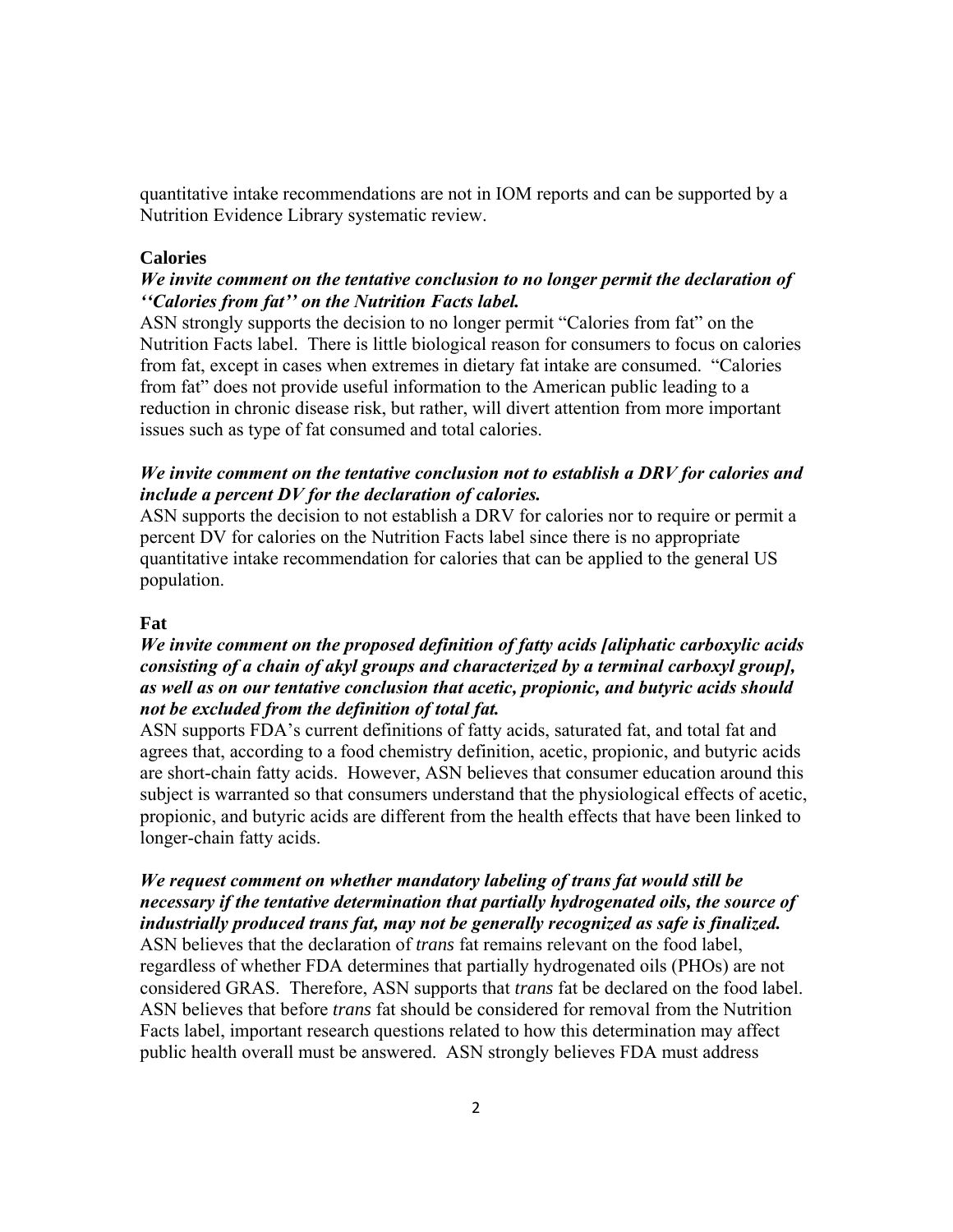research questions, such as those listed below, prior to considering the removal of mandatory *trans* fat labeling. For example:

- What are the health implications related to natural *trans* fat consumption?
- If ruminants become the primary source of *trans* fat, what would the average intake of *trans* fat/ day be for the average consumer? Does this level cause health concerns?
- What are the health implications of product reformulations on the general public?

# *We request comment about whether there is an appropriate alternative analysis to the application of the factors in section I.C. regarding the individual declaration of n-3 or n-6 polyunsaturated fatty acids, as well as EPA or DHA.*

ASN is not aware of an appropriate alternative analysis for n-3 or n-6 polyunsaturated fatty acids, as well as EPA or DHA.

# **Carbohydrate**

# *With respect to added sugars, we request comments on our tentative conclusions and proposed provisions for mandatory declaration of added sugars, the placement of this information as double indented line below total sugars, and means to verify compliance.*

ASN has concerns with FDA's rationale for the inclusion of added sugars on the food label. While IOM reports<sup>2,3</sup> and the 2010 DGA<sup>1</sup> recommend reducing intake of calories from added sugars and consumption of foods and beverages containing added sugars, additional conclusions regarding added sugars remain elusive based on insufficient evidence regarding the effects of added sugars (beyond contribution of excess calories) on health outcomes. The 2011 IOM Front-of-Package labeling report<sup>3</sup> also notes this is likely due to "the inability to distinguish analytically between added and naturally occurring sugars in foods without obtaining proprietary product information and including that information on the Nutrition Facts panel; and the relatively small number of food and beverage categories with high amounts of added sugars." Consumption of excess calories from any source, including sugars or starches, whether added or naturally occurring, may lead to a diet that exceeds daily energy requirements and could contribute to weight gain. This topic is controversial and a lack of consensus remains in the scientific evidence on the health effects of added sugars alone versus sugars as a whole. There is also a lack of evidence on the usefulness of a declaration of added sugars on the label to improve food choices and the health of consumers. Therefore, ASN recommends

<sup>2</sup> Institute of Medicine. *Dietary Reference Intakes for Energy, Carbohydrate, Fiber, Fat, Fatty Acids, Cholesterol, Protein, and Amino Acids.* Washington, DC: The National Academies Press, 2002. 3

<sup>&</sup>lt;sup>3</sup> Institute of Medicine. *Front-of-Package Nutrition Rating Systems and Symbols: Promoting Healthier Choices.* Washington, DC: The National Academies Press, 2011.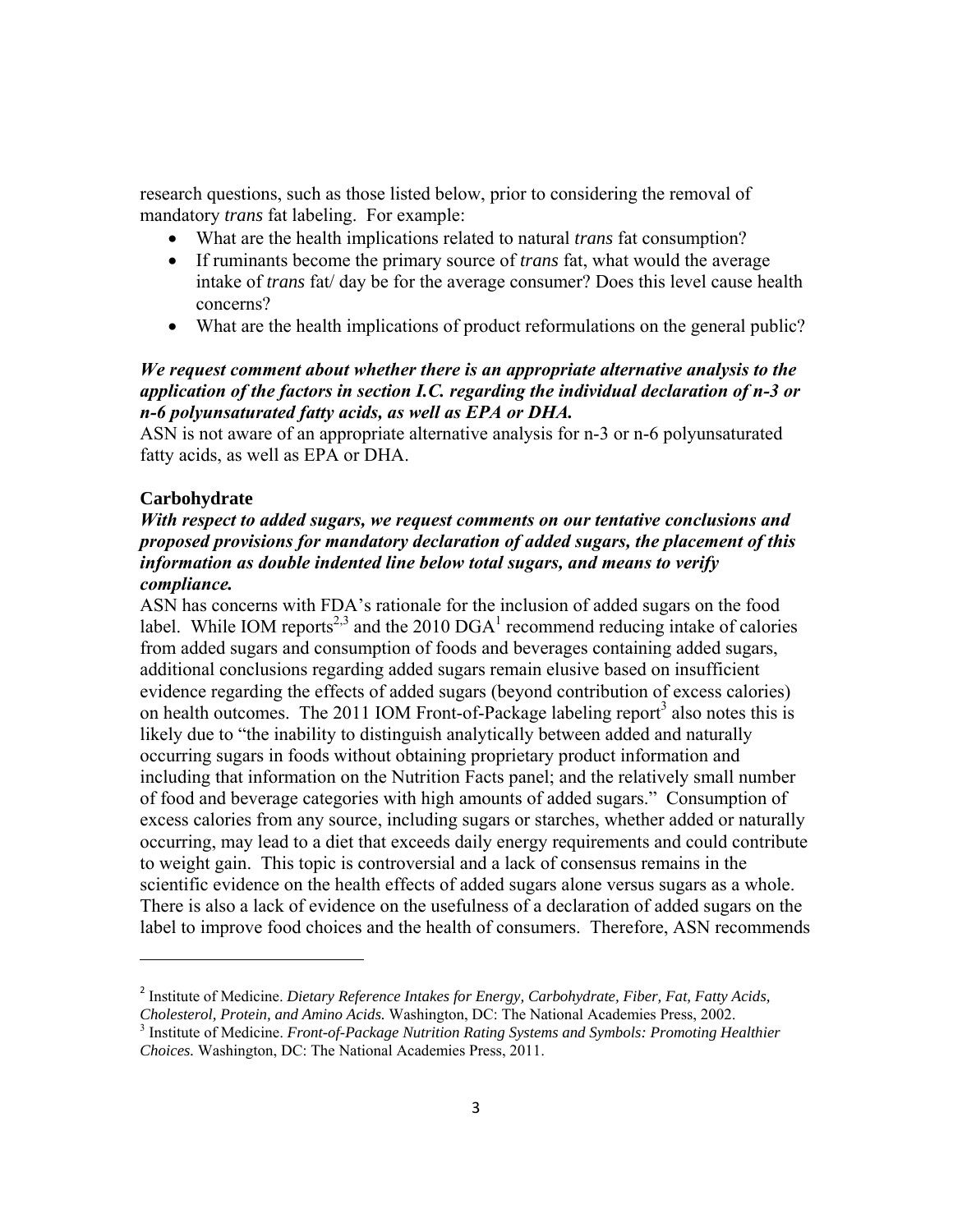careful consideration of the totality of the scientific evidence, as well as consideration of compliance and other technical issues.

Both IOM reports<sup>2,3</sup> note that added sugars are not chemically different from naturally occurring sugars, thus raising issues about compliance. Since there are no analytical methods to distinguish between naturally occurring sugars and those added to foods or beverages, manufacturers may encounter difficulties in accurately declaring the amount of added sugar in a final product. False reporting may also be a possibility leading to an inaccurate portrayal of added sugars in a final product, since the use of maintenance and review of records appears to leave room for loopholes.

ASN also has concerns that the inclusion of added sugars on the label may divert attention away from total calories and other important contributors to weight gain. The inclusion of added sugars on the label may confuse consumers and create the perception that naturally occurring sugars are somehow more beneficial because they are "natural" and do not have health effects similar to added sugars<sup>4</sup>. The 2011 IOM Front-of-Package labeling report<sup>3</sup> reviewed numerous studies which suggest that consumers have difficulty understanding the role of various nutrients and may not interpret label information from the perspective of how nutrients in foods may impact their daily diet. ASN points out the concern that it is not obvious which nutrients to consume more of versus less when reading the Nutrition Facts label so the inclusion of something on the label may not translate into the desired health benefits. There is no supporting evidence that indicates that the inclusion of added sugars on the food label will translate into the American public reducing caloric intake from added or total sugars or total energy intake, therefore leading to a reduction in chronic disease risk and weight management. For these reasons, ASN also does not support added sugar labeling on a voluntary basis or solely for products that exceed a certain percentage of calories from sugars.

While ASN agrees with the statement in the proposed rule that notes mandatory declaration of added sugars may prompt product reformulation, it is important to consider potential unintended consequences of reformulation as well. When sugar is removed from a solid food product, it generally must be replaced with something so as not to affect the bulk of the product. The replacement is often fat and/or starch which could lead to a product with higher calories per serving. ASN encourages FDA to carefully consider potential adverse consequences of this proposed determination, including gaining input from food scientists.

ASN appreciates FDA's recognition that consumer education on the role of added sugars in the diet is necessary, as ASN believes this topic is currently not well understood by the

<sup>4</sup> Bertino M, Liska D, Spence K, Sanders L, Egan V. Added sugar labeling: implications for consumers. *FASEB J*. April 2014;28(1):630.11.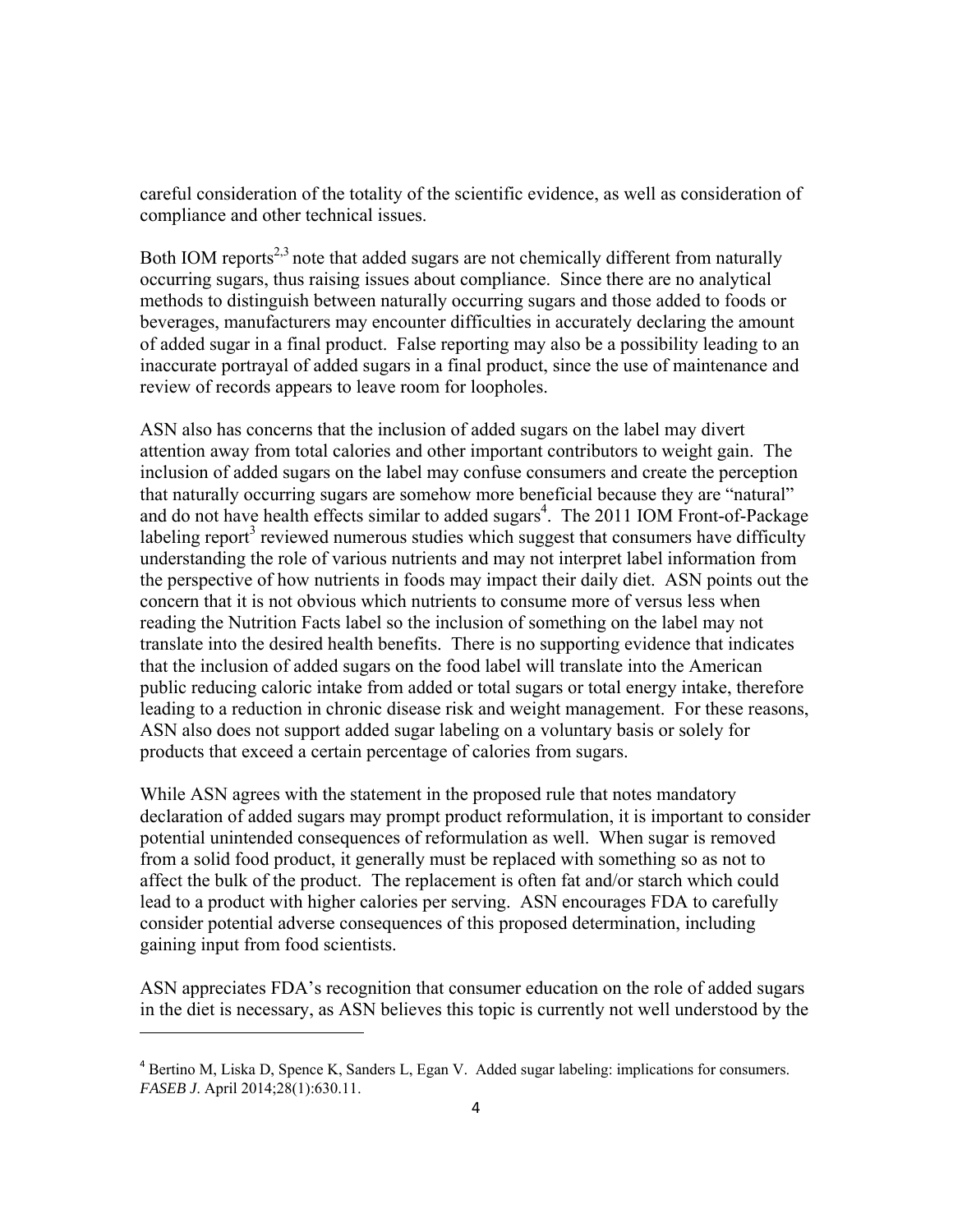general population. An investment in consumer education relative to added sugars could be made by focusing efforts on the total sugars content of products and the sources of added sugars revealed in the ingredient list, which can both already be found on the food label. Such an investment is likely to be most productive for consumer understanding relative to added sugars, and would assure that consumers do not experience increased confusion, which they may encounter if added sugars are declared on the Nutrition Facts label. Furthermore, ASN believes that adequate consumer testing to determine consumer understanding of terms including total sugars, added sugars, and sugars, and how this information is translated by consumers should be conducted prior to any determination to change the food label, not after. Consumer studies to determine how and if declaration of added sugars impacts healthful eating are highly important and should be conducted as well. ASN supports FDA's plans to conduct consumer studies to inform future actions, and expects that these studies will be made publicly available.

# *We also invite comment, including the submission of available research, on whether calories from added sugars should be declared on the Nutrition Facts label in lieu of a gram declaration of added sugars to aid consumers in maintaining healthy dietary practices.*

ASN is not aware of available research on whether calories from added sugars should be declared on the Nutrition Facts label in lieu of a gram declaration of added sugars to aid consumers in maintaining healthy dietary practices, and regards this type of research as highly important before a determination can be made. All concerns ASN has raised regarding declaration of added sugars on the Nutrition Facts label in gram amount also apply to declaration of calories from added sugars in lieu of a gram declaration on the label.

# *We also invite comment, including available data and information, on products that are subjected to non-enzymatic browning reactions and fermentation, and data on the amount of variability that occurs among various types of products where added sugars are transformed into other compounds as a result of chemical reactions during food processing.*

ASN is not aware of data or information on the topic of products that are subject to nonenzymatic browning reactions, leavening, and fermentation, and the transformation of added sugars during these processes, and regards this type of data as highly important before a determination can be made. ASN encourages FDA to gain food scientist input to be aware of all unintended consequences of this proposed determination. It is important for added sugars in the final product to be accurately portrayed on the Nutrition Facts label if this is determined to become a mandatory declaration. Since both intrinsic and added sugars are transformed during non-enzymatic browning reactions, leavening, and fermentation, food manufacturers will likely be unable to discern the amount of added sugars that remain in a finished product as a result of chemical reactions during food processing. Most of the sugar will be converted into other compounds. Although some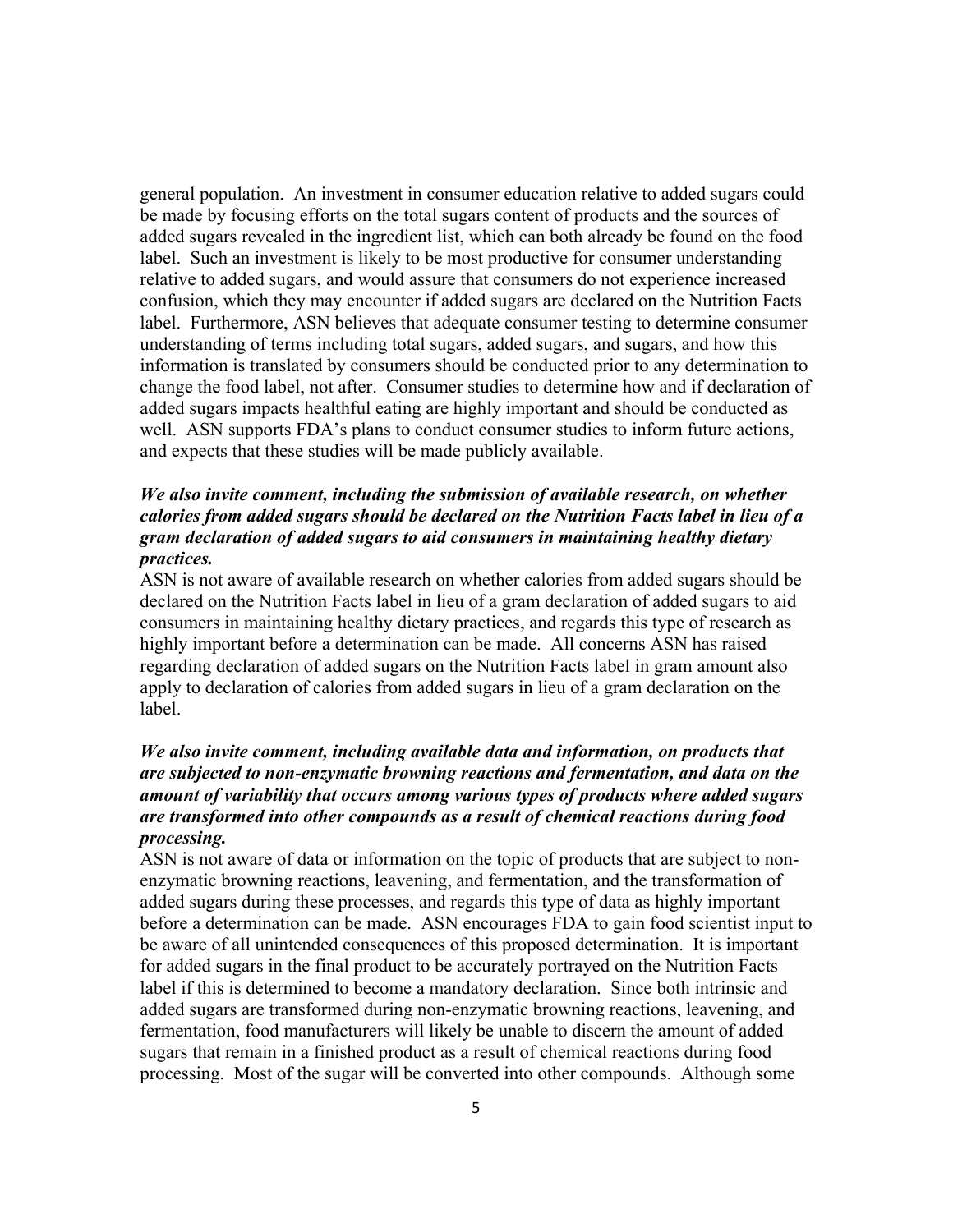sugar may reside, there are no analytical methods to accurately measure the amount of added sugar remaining in the finished product.

*With respect to dietary fiber, we invite comment on the proposed definition of dietary fiber and retaining the term ''dietary fiber.'' [(1) Non-digestible soluble and insoluble carbohydrates (with 3 or more monomeric units) and lignin that are intrinsic and intact in plants; (2) isolated and synthetic non-digestible carbohydrates (with 3 or more monomeric units) that FDA has granted to be included in the definition of dietary fiber, in response to a petition submitted to FDA under 10.30 (21 CFR 10.30) demonstrating that such carbohydrates have a physiological effect(s) that is beneficial to human health; or (3) isolated or synthetic non-digestible carbohydrates (with 3 or more)* monomeric units) that are the subject of an authorized health claim. We invite *comment, including the submission of information on consumer understanding of the term ''dietary fiber'' relative to other relevant terms.*

ASN strongly recommends that any guidance on submissions to demonstrate physiological effects of synthetic/isolate/novel fibers that are beneficial to human health should be made publicly available for comment before FDA publishes a final rule on "Food Labeling: Revision of the Nutrition and Supplement Facts Label." ASN recommends that FDA follow a process that is aligned with Health Canada's approach for dietary fiber approvals. ASN has concerns that the current proposed approach to approve dietary fiber using the citizen petition process is not appropriate given that this process has no timing constraint to ensure that FDA responds promptly. ASN recommends that FDA include in their guidance a core list of "physiological effect(s)" that are beneficial to human health and for which FDA will consider submissions. For example, in Health Canada's 2012 "Policy for Labelling and Advertising of Dietary Fibre-Containing Food Products," they list the below physiological effects as acceptable functions of dietary fiber and novel fiber sources.

- Improves laxation or regularity by increasing stool bulk;
- Reduces blood total and/or LDL cholesterol levels;
- Reduces post-prandial blood glucose and/or insulin levels; or,
- Provides energy-yielding metabolites through colonic fermentation.

However, they recognize that the list is not exclusive and other effects attributable to dietary fiber may be recognized as the science evolves. FDA may also consider preparation of a "grandfather" list of dietary fiber sources for which there is existing substantial scientific agreement indicating their beneficial effects, similar to Health Canada's 2013 "List of Dietary Fibres Permitted for Use in Foods Available for Sale in Canada," which will be updated regularly.

Additional information to allow for better understanding of what evidence is necessary to demonstrate that isolated and synthetic non-digestible carbohydrates have a physiological effect that is beneficial to human health should be provided for public comment prior to a determination relative to dietary fiber.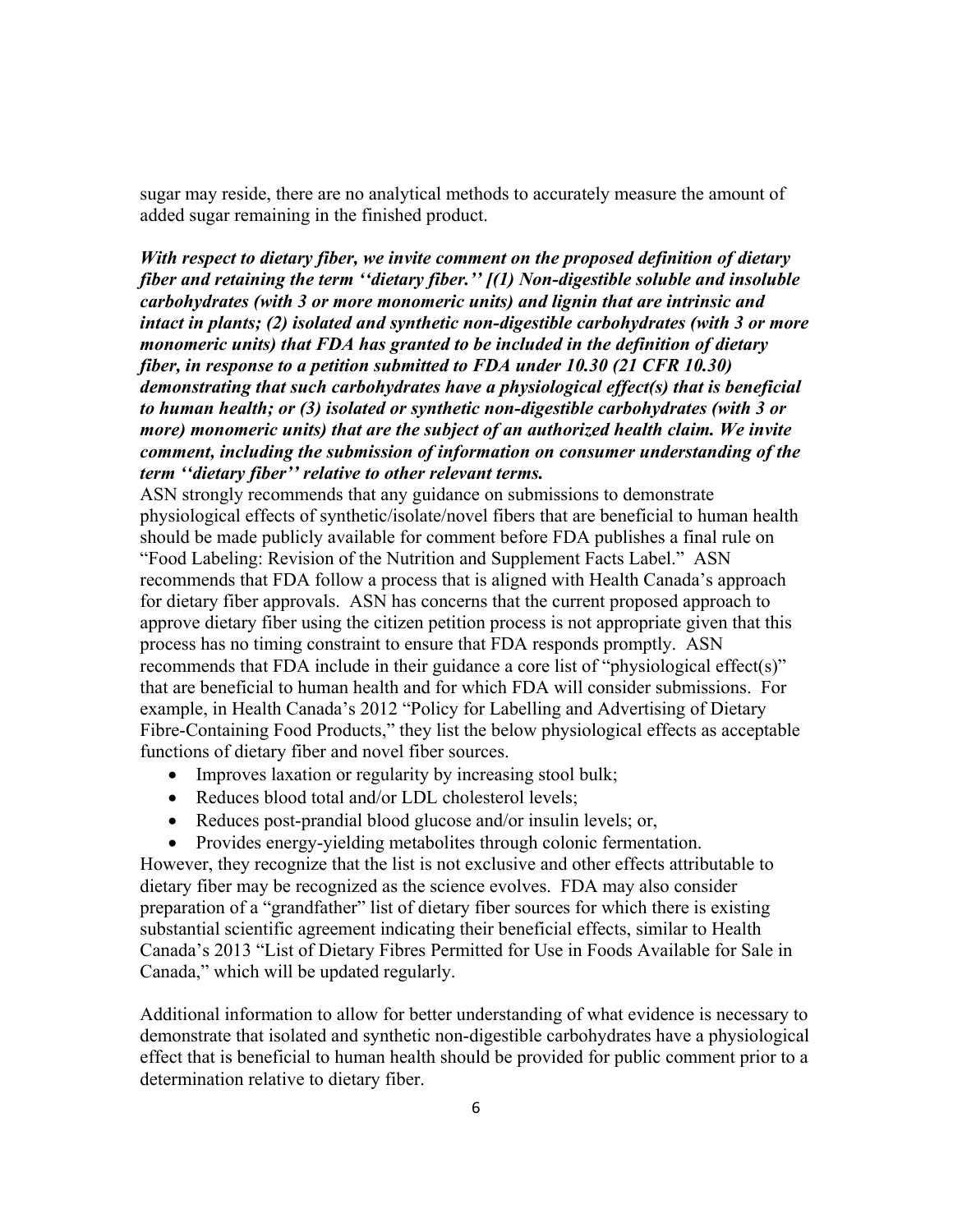*We are not proposing to change the current requirement to declare dietary fiber using the term "dietary fiber." However, we request comment on this issue, including consumer understanding of the term "dietary fiber" relative to other relevant terms.*  ASN is not aware of consumer research in the public domain on consumer understanding, interpretation, and use of the term dietary fiber relative to other relevant terms on food labels, and regards this type of research as highly important before a determination can be made.

*We are proposing to eliminate the provision for voluntary declaration of ''Other carbohydrate'' on the Nutrition Facts label, and tentatively conclude that the proposed amendment is unlikely to have a significant impact on industry or consumers. We invite comment on this issue, including the submission of any other data or factual information that we should consider in making a final determination.* 

ASN supports the determination to eliminate the provision for voluntary declaration of "Other carbohydrate" on the Nutrition Facts label. Since there is no quantitative intake recommendation, the scientific evidence does not demonstrate public health significance, and since most consumers are not likely to understand what the term "Other carbohydrate" entails (i.e., starch, oligosaccharides), this determination makes sense. ASN is not aware of any data or other factual information in the public domain around consumer understanding of the term "Other carbohydrate," and regards this type of data as highly important before a determination can be made.

#### **Sodium**

# *We invite comment on our consideration of various options and tentative conclusions related to sodium discussed in section II.G., including the proposed DRV. In particular, we invite comment on:*

#### *(a) The rationale for the proposed DRV of 2,300 for sodium*;

ASN supports the rationale for the proposed DRV of 2,300 mg of sodium per day. This number reflects the best available scientific evidence on the relationship between sodium and health outcomes at this time,<sup>5</sup> as well as the desirability to have dietary recommendations that are achievable for most Americans given the current food supply. As indicated in the proposed rule, the average sodium consumption for Americans ages four years and older is approximately 3,650 mg sodium/day. Most consumers recognize that sodium is a nutrient to limit and, thus, it is most appropriate to use the upper limit (UL) of 2,300 mg, which represents the level of dietary intake of a nutrient that is recommended to not be exceeded during any given day. Although intake below 2,300 mg sodium/day is desirable for some individuals, particularly those at risk of

<sup>5</sup> Institute of Medicine. *Sodium Intake in Populations: Assessment of Evidence*. Washington, DC: The National Academies Press, 2013.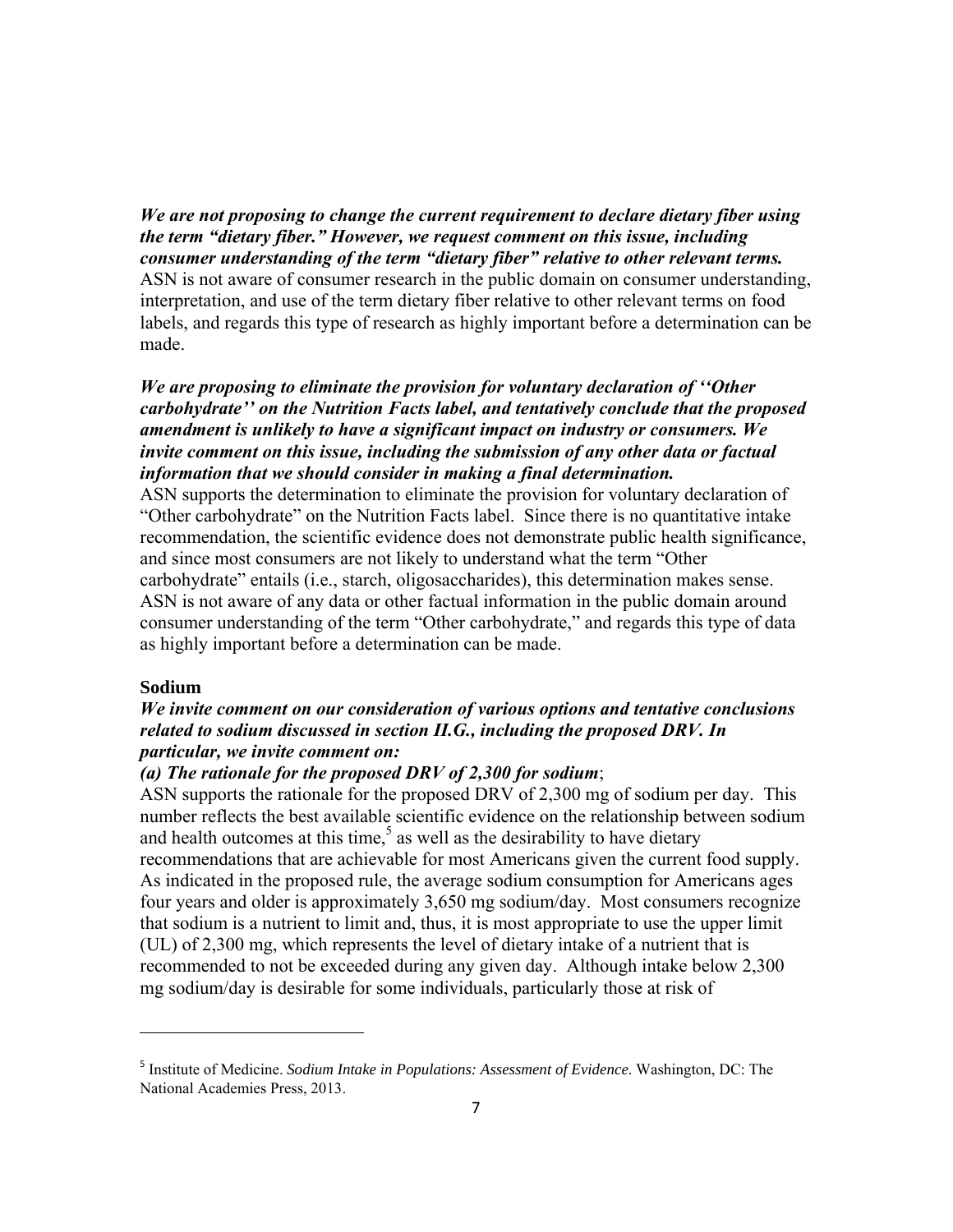hypertension, the 2,300 mg recommendation seems most achievable given the current food supply and intake levels in the general US population.

#### *(b)* W*hether a RDI of 1,500 mg would be more appropriate and why*;

ASN does not support that an RDI of 1,500 mg would be more appropriate. Setting a recommendation too low makes it likely unattainable for most of the US population, which would not have the desired effects of lowering sodium intake and improving public health. Indeed, the 2013 IOM report on sodium<sup>4</sup> notes that the evidence on direct health outcomes is not consistent and insufficient to conclude that lowering sodium intakes below 2,300 mg per day either increases or decreases risk of CVD outcomes or all-cause mortality for the general population. The level of 1,500 mg sodium/day was set forth in the IOM report *Dietary Reference Intakes for Water, Potassium, Sodium, Chloride, and Sulfate*<sup>6</sup> as an Adequate Intake (AI) level, which represents the level of dietary intake of a healthy population. AI is typically used as a goal to achieve when there is not sufficient evidence to set an EAR and RDA, and is directed at adequacy (concern about not consuming enough of a nutrient, rather than consuming elevated levels).

# *(c) Alternative approaches for selecting a DV for sodium and their public health basis for these approaches. We are also interested in comment, including data and factual information on consumer understanding, interpretation, and use of the percent DV of sodium declared on food labels, and the understanding and potential influences of a DV that reflects an RDI based on an AI (an intake level to not consume less of), instead of a DRV based on a UL (an intake level not to exceed).*

ASN is not aware of consumer research in the public domain on consumer understanding, interpretation, and use of the percent DV of sodium declared on food labels, and the understanding and potential influences of a DV that reflects an RDI based on an AI, instead of a DRV based on a UL, and regards this type of research as highly important before a determination on sodium can be made.

#### **Essential Vitamins and Minerals of Public Health Significance**

#### *In section II.H., we are proposing to:*

#### *(a) Retain mandatory declaration of calcium and iron*;

ASN supports mandatory declaration of calcium and iron, given the scientific data that show the public health need for these nutrients within the general US population.

*(b) Provide for voluntary declaration of vitamins A and C. We request comment about whether there is an appropriate alternative analysis to application of the factors in section I.C. regarding the mandatory declaration of vitamin A and vitamin C*;

<sup>6</sup> Institute of Medicine. *Dietary Reference Intakes for Water, Potassium, Sodium, Chloride, and Sulfate*. Washington, DC: The National Academies Press, 2005.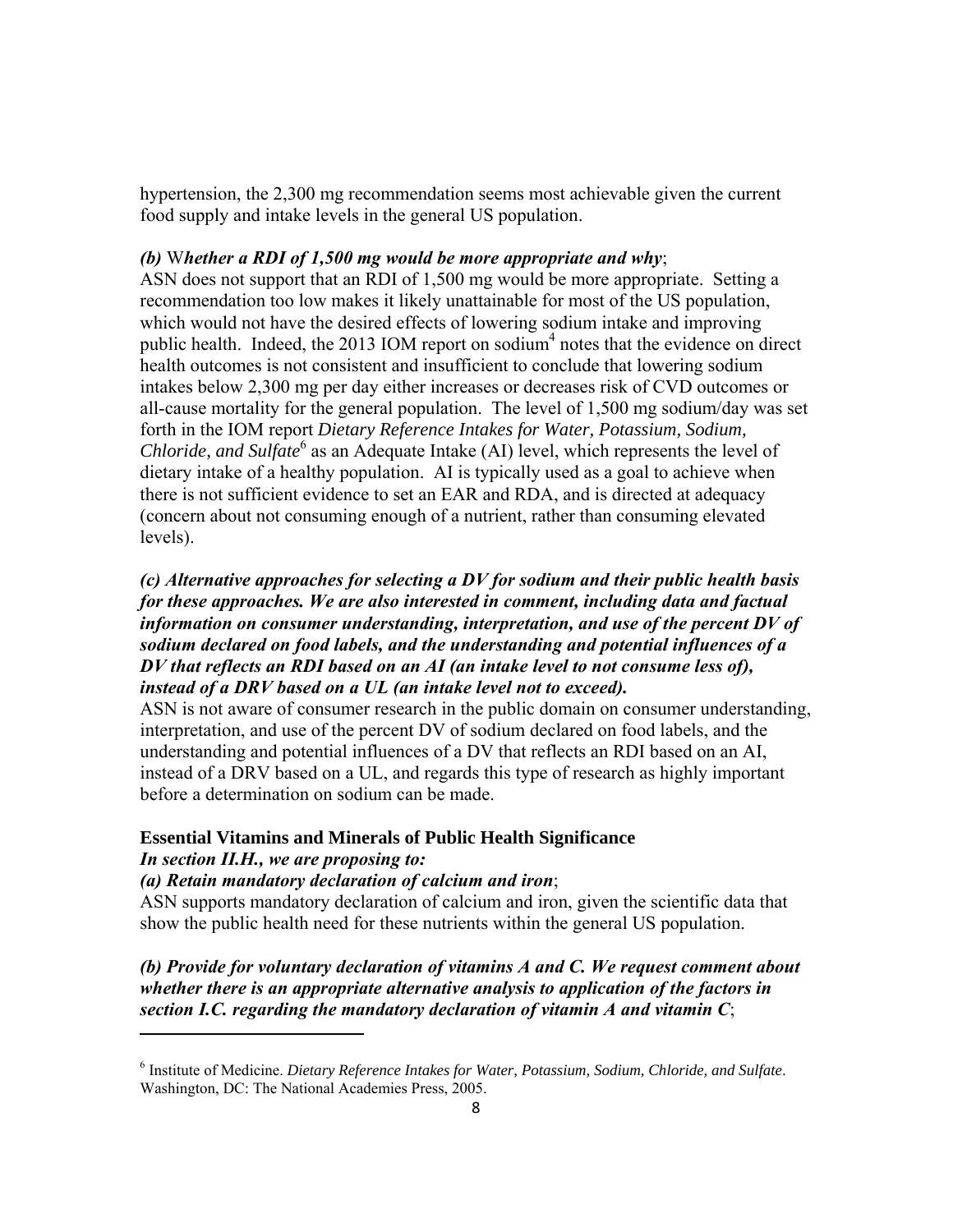ASN supports voluntary declaration of vitamins A and C, given the scientific data that show the public health need for these nutrients has decreased within the general US population. ASN is not aware of appropriate alternative analyses regarding the mandatory declaration of vitamins A and C.

# *(c) Require the declaration of potassium and vitamin D. We request comment about whether there is an appropriate alternative analysis to the application of the factors in section I.C. regarding the mandatory declaration of vitamin D*;

ASN supports the mandatory declaration of potassium and vitamin D, given the scientific data that show the public health need for these nutrients within the general US population. ASN is not aware of an appropriate alternative analysis regarding the mandatory declaration of vitamin D.

*(d) Retain voluntary declaration of several other vitamins and minerals. We are also proposing to require that all vitamins and minerals declared on the Nutrition Facts label must include their quantitative amounts (in addition to the requirements for corresponding percent DV declaration). We invite comment on these tentative conclusions, including the appropriate placement of the quantitative amounts of nutrients on the Nutrition Facts label, including data and other available information on the impact of mandatory labeling of vitamins and minerals on food fortification.*  ASN has concerns with including the quantitative amounts of mandatory and voluntary vitamins and minerals on the Nutrition Facts label. ASN recognizes that for patients told to consume a specific amount of a nutrient by a health professional, such as 500 mg of calcium per day, the quantitative listing could be highly useful. However, ASN has concerns that including gram declarations for vitamins and minerals may further complicate the label, making it more confusing for the average consumer. Indeed, though the IOM report *DRIs: Guiding Principles for Nutrition Labeling and Fortification*<sup>7</sup> recommended that absolute amounts of micronutrients be added to the food label, the report's list of potential drawbacks resulting from this change was much longer than the list of potential benefits. The 2003 IOM report on using the DRIs to guide nutrition labeling noted that studies conducted by FDA to originally design the Nutrition Facts label found consumers preferred to have both percent DVs and absolute amounts included on the label, but consumers did a better job of using the label to guide and improve their food choices when it only showed percent DV. New consumer research should be conducted prior to a determination to indicate whether gram declarations of vitamins and minerals remain confusing to the average consumer or provide added value that translates to increased health benefits for the majority of consumers. There are other potential unintended consequences that should also be considered, including fortification to increase the absolute amounts of mandatory and voluntary nutrients declared.

<sup>7</sup> Institute of Medicine. *Dietary Reference Intakes: Guiding Principles for Nutrition Labeling and Fortification.* Washington, DC: The National Academies Press, 2003.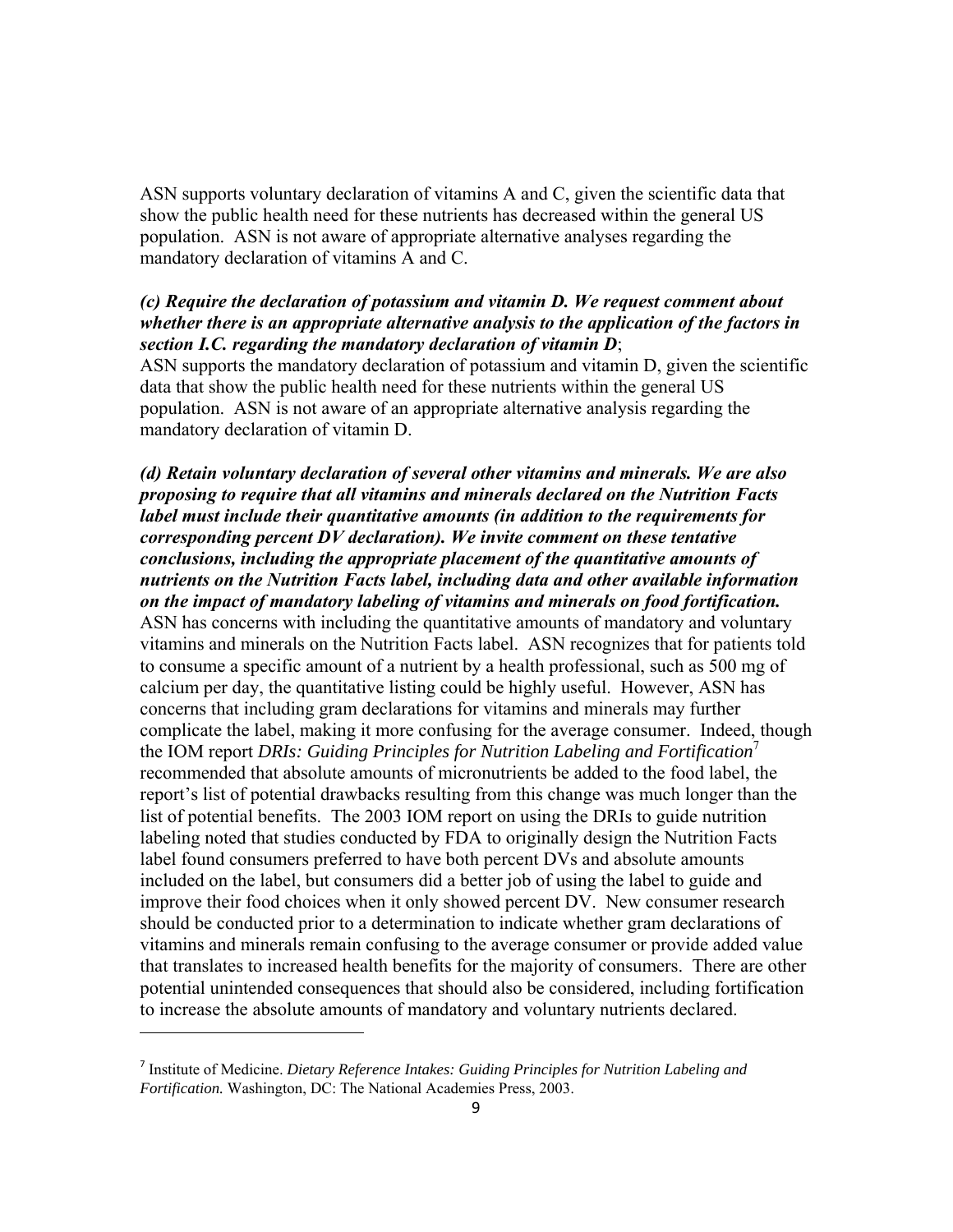*We invite comment on the proposed mandatory declaration of vitamin D, potassium, calcium and iron on the label, including how we consider the public health significance of each. We also invite comment on whether the presence of these nutrients presents concerns related to label space or the need for consumer education.*  Various methods of determination and/or calculation currently appear to be used by the FDA, the DGAC, and the IOM to determine if the current population or subgroups have inadequate nutrient intakes. ASN recommends that a transparent and consistent process be determined and utilized by relevant bodies to establish inadequate nutrient intakes, using measures beyond just dietary intake levels whenever possible, including the most recent scientifically-based consensus reports. Dietary intake of certain nutrients may appear to be inadequate; however, in some cases serum levels may indicate otherwise. ASN applauds FDA's use in this proposed rule of biomarkers of nutrient status, where possible, along with other appropriate evidence, to determine which nutrients are consumed in inadequate amounts.

ASN also notes the concern that it is not obvious on the Nutrition Facts label which nutrients should have decreased consumption versus those that should be increased. Consumer education continues to be needed to help consumers understand and interpret the Nutrition Facts label, and use it to make more informed food choices.

#### **Reference Daily Intakes for Vitamins and Minerals**

*In section II.I., we are proposing to use population-coverage RDAs, when available, or AIs as the basis for establishing RDIs. We invite comment on our analysis and rationale, including available data and information related to our analysis, and any available data on what role, if any, the basis of the DV (EAR or RDA) has on consumption of nutrients above the UL and in discretionary fortification of foods; we request comment and data on lowering the RDI of B12 to 2.4 mg.* 

ASN supports the rationale for using population-coverage RDAs when available, or the highest AI, as the basis for establishing RDIs to ensure that the entire population, including at-risk or vulnerable subgroups, are covered by the RDI. ASN also stresses the importance of using revised reference values to form the basis for the RDAs, whenever possible.

ASN does not support using a population-weighted EAR as the basis for establishing RDIs. Using a population-weighted approach may result in a higher risk of nutrient inadequacy for some population groups given that the EAR is the median value of estimated nutrient requirements for various life stages and gender groups.

**Units of Measure, Analytical Methods, and Terms for Vitamins and Minerals**  *We invite comment on issues related to units of measure, nomenclature, and analytical methods, which are discussed in section II.J. We invite comment on available*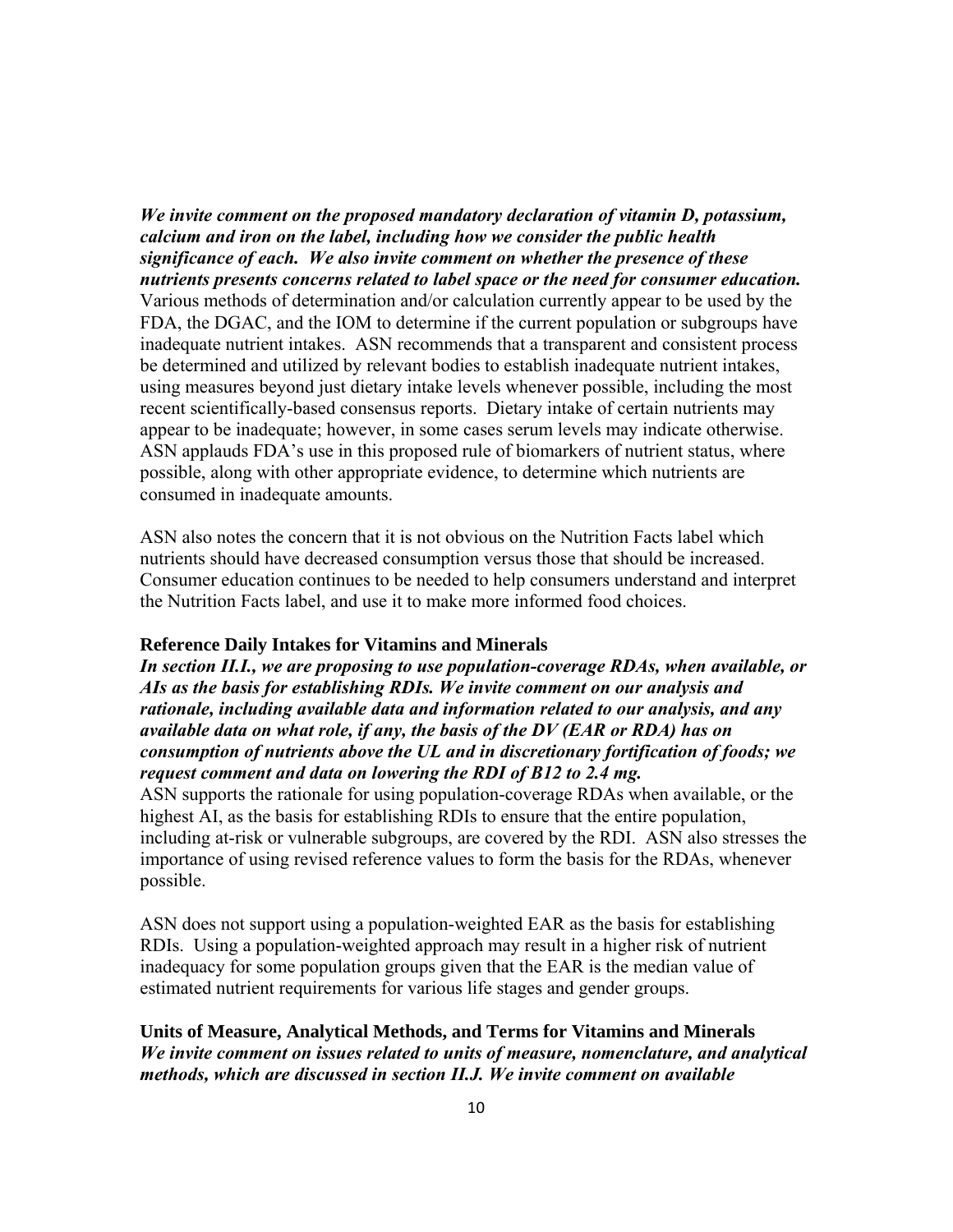# *scientifically valid methods that are capable of measuring folic acid and folate separately.*

ASN has serious concerns with the proposed change of unit of measure for folate and folic acid to mcg Dietary Folate Equivalent (DFE). While there is scientific support to alter the unit of measure to DFE, a significant portion of the US population, specifically women of childbearing age, require folic acid to prevent neural tube defects (NTD). In June 2000, 61 million women of childbearing age lived in the U.S. $^8$  Every year, 3,000 pregnancies are affected by neural tube defects in the U.S. $<sup>9</sup>$  While label endpoints</sup> include prevention of both deficiency and NTD, NTD presents the more pressing public health concern for our nation and therefore should be the consideration for folic acid/folate labeling.

There has been a concerted effort by healthcare professionals and the public health community for consistent messaging directed towards women of childbearing age to consume 400 mcg of folic acid each day. Requiring DFE on the food label would result in the inability to determine the amount of folic acid in a food product, increasing consumer confusion and decreasing the usefulness of the food label to women of childbearing age. A breakfast cereal labeled as containing 400 mcg DFE may lead women of childbearing age to believe this product provides the desired 400 mcg of folic acid, when in fact it only provides 235 mcg of added folic acid. While the option to allow the declaration of the amount of folic acid in parenthesis is notable, this may only aid in consumer understanding if the amount of folic acid in parenthesis is allowed to be declared as mcg, rather than mcg DFE. ASN also has serious concerns that conventional foods would not be allowed to use the term folic acid on the Nutrition Facts label. Consumers should be able to accurately compare Supplement Facts labels (which may use the term folic acid) with Nutrition Facts labels and understand the amounts of folic acid each provide.

While ASN strongly supports the proposed consumer education efforts surrounding the proposed new unit of measure, DFE, consumer research prior to a determination to change the unit of measurement for folate/folic acid is warranted to better understand if the proposed units of measurement will help consumers make more informed food choices or will lead to misunderstanding of food label components. ASN urges FDA to carefully consider unintended consequences of this proposed determination, including input from public health nutritionists and food scientists.

<sup>&</sup>lt;sup>8</sup> U.S. Census Bureau. Population Profile of the United States: 2000. Accessed July 14, 2014 from http://www.census.gov/population/pop-profile/2000/chap04.pdf

<sup>&</sup>lt;sup>9</sup> Centers for Disease Control and Prevention. Spina Bifida and Anencephaly Before and After Folic Acid Mandate **-** United States, 1995**-**1996 and 1999**-**2000. MMWR 2004;53(17):362-365.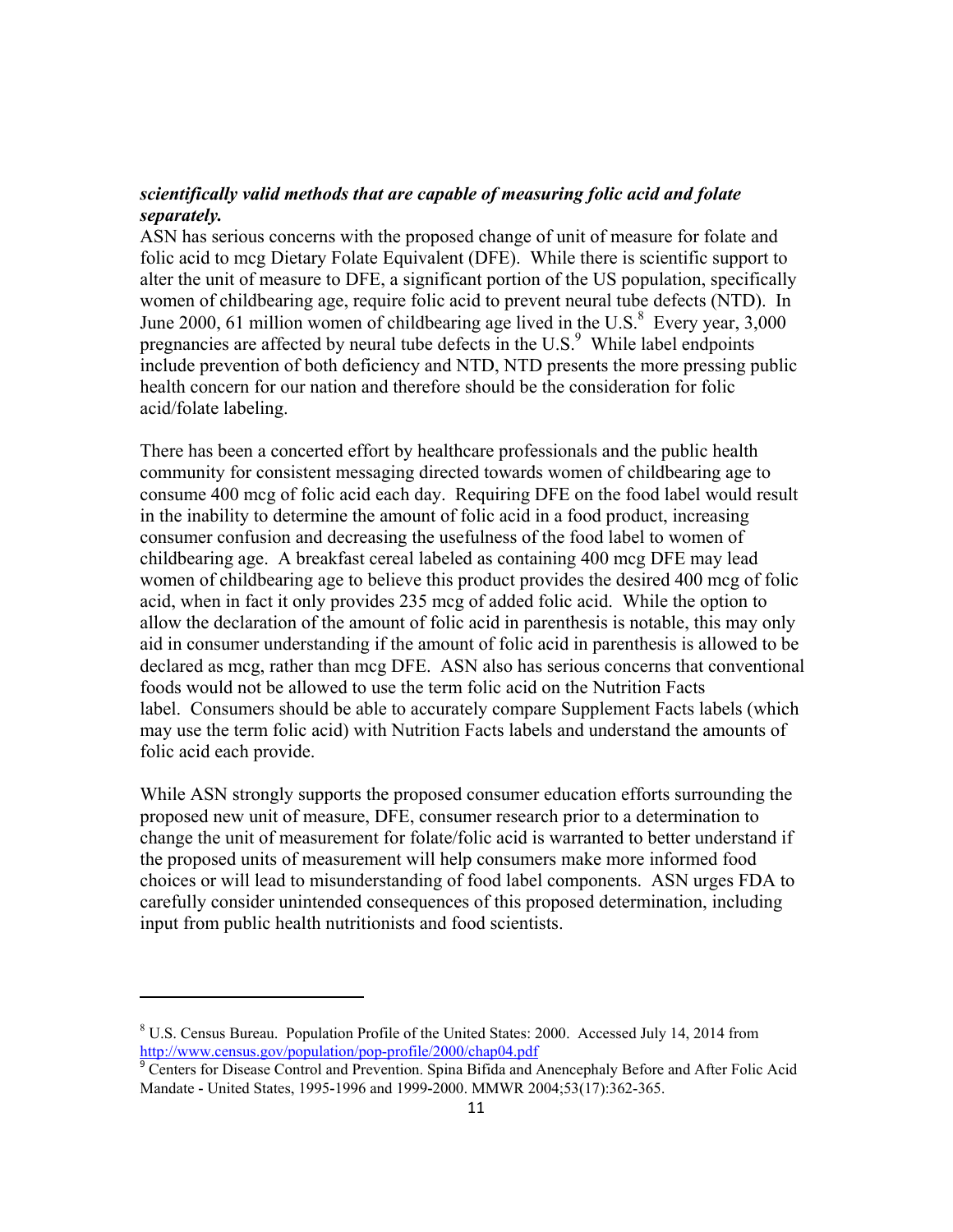# *We invite comment on available validated methods that are capable of individually measuring all rac-α-tocopherol acetate and RRR-α-tocopherol;*

ASN is not aware of data on available scientifically validated methods capable of individually measuring all rac-α-tocopherol acetate and RRR-α-tocopherol, and regards this type of data as highly important before a determination can be made. For example, there is no AOAC International official method of analysis or other analytical procedure to distinguish between the different forms of vitamin E that may be found in foods and dietary supplements. ASN does not encourage changes to the Nutrition Facts label that cannot be assessed with the use of scientifically validated measurements of analysis. As noted previously, ASN has concerns that without the use of reliable analytical methods, recordkeeping alone may present compliance issues.

#### **Labeling of Food for Infants, Young Children, and Pregnant or Lactating Women**

*We invite comment on issues related to nutrition labeling for foods represented or purported to be specifically for infants 7 through 12 months of age, children 1 through 3 years of age, and pregnant and lactating women, which are addressed in section II.K., including* 

*(a) Any available relevant empirical research as to whether the proposed declaration of saturated fat and cholesterol for infants and children 1 through 3 years of age is likely to be confusing to consumers or otherwise result in restriction of fat intakes among these subpopulations;* 

ASN is not aware of available relevant empirical research as to whether declaring saturated fat and cholesterol on products for infants and children 1 through 3 years of age will result in restricted fat intakes for these subpopulations, regards this type of research as highly important, and cautions FDA to not make a determination before appropriate research has been conducted to better understand the impacts of labeling of products represented or purported to be specifically for infants and children 1 through 3 years of age on the health of these subpopulations.

# *(b) How consumers would understand and use the information on amounts of saturated fat and cholesterol in the nutrition labeling of foods for infants and young children and whether there is a need for an explanatory footnote to accompany such proposed mandatory declaration;*

Again, ASN cautions FDA to not make a determination before appropriate research, including consumer testing, has been conducted to better understand the impacts of declaring saturated fat and cholesterol on the labels of products represented or purported to be specifically for infants and children 1 through 3 years of age and if an explanatory footnote would assist in improving consumer understanding when accompanying any relative declaration.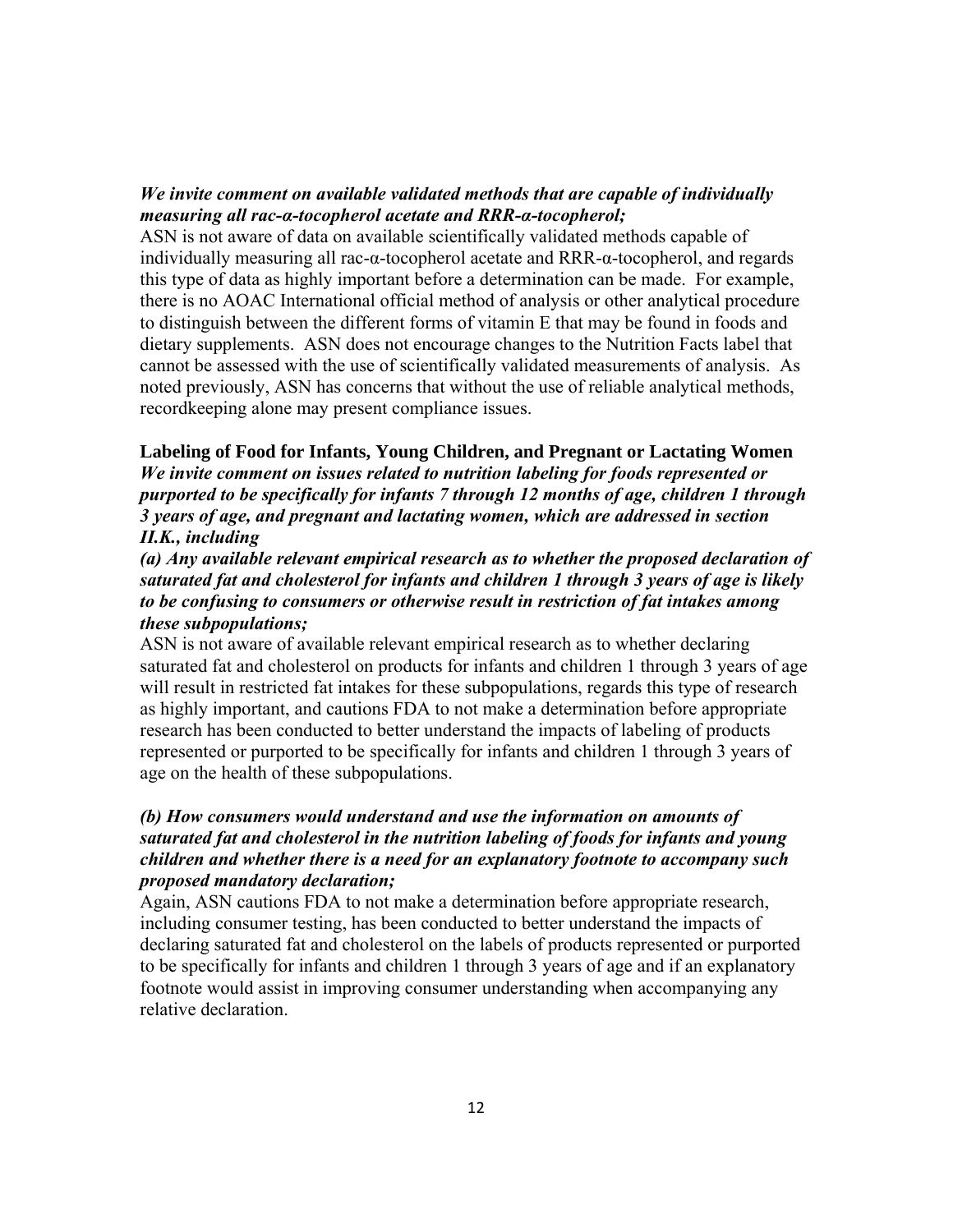# *(c) Our tentative conclusion that declaration of added sugars should be mandatory on foods represented or purported to be specifically for infants 7 through 12 months of age, children 1 through 3 years of age, and pregnant and lactating women;*

As with the Nutrition Facts label for the general population, ASN has significant concerns with FDA's rationale for the inclusion of added sugars on the food label, and would not support the declaration of added sugars on labels of products represented or purported to be specifically for infants 7 through 12 months of age, children 1 through 3 years of age, and pregnant and lactating women. This topic is controversial and a lack of consensus remains in the scientific evidence on the health effects of added sugars alone versus sugars as a whole. Therefore, ASN recommends careful consideration of the totality of the scientific evidence, as well as consideration of compliance and other technical issues. Consumer testing is also highly important prior to any determination relative to added sugars being made.

# *(d) Adequacy of the proposed RDIs for vitamins and minerals for older infants and children 1 through 3 years of age.*

While FDA reviewed current quantitative intake recommendations (which included functional indicators of nutritional status when available), and considered previous comments on the topic, ASN encourages FDA to also consider dietary intake data and public health need, in addition to quantitative intake recommendations, to determine appropriate RDIs for vitamins and minerals to be established for older infants 7 months through 12 months of age and children 1 through 3 years of age.

## **Dietary Supplements**

# *We invite comment on whether we should consider changes to the footnote statement ''Percent Daily Values are based on a 2,000 calorie diet'' used on dietary supplement labels to be consistent with any changes to the footnote statement in the Nutrition Facts label.*

ASN believes that the Supplement Facts label should be the same as the Nutrition Facts label that is found on conventional foods. As mentioned throughout ASN's response, consumer understanding and translation of the Nutrition Facts label is limited. Different versions of Nutrition Facts and Supplement Facts labels for conventional foods and dietary supplements will not lend themselves to increased consumer use and understanding of the tools.

#### **Format**

#### *We invite comment on*

## *(a) Including the use of an alternative format design or requiring the use of a specific font;*

ASN encourages the FDA to conduct adequate consumer studies to determine the understanding of the proposed and alternate Nutrition Facts label formats and if either of these formats assist consumers in making more informed diet choices. Research is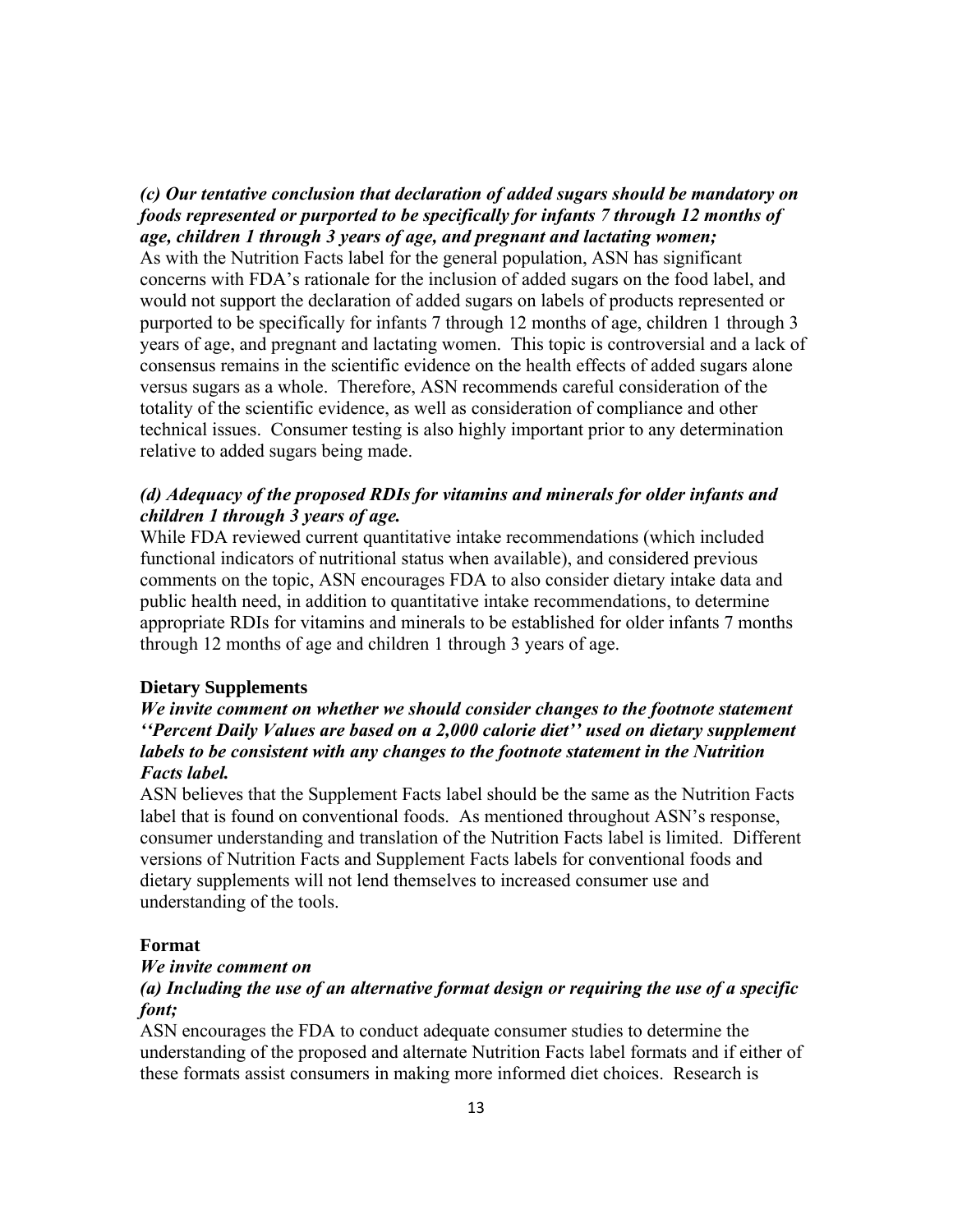necessary to understand if the proposed and alternate formats for the Nutrition Facts label will be effective in aiding in improved health for the general population. If FDA has conducted such studies, ASN expects that they will be made publicly available prior to any determination on format and font.

# *(b) Our tentative conclusion that emphasizing both the number of calories per serving and the number of servings per container will serve as an anchor to highlight this information and grab the reader's attention, and therefore will assist consumers to effectively use this information in the Nutrition Facts label;*

While ASN finds the emphasis of both the number of calories per serving and the number of servings per container acceptable, we recommend that serving size also must be emphasized in order to help consumers to easily identify and better understand the important connection between number of servings and calories per serving. Therefore, ASN supports the proposal to increase the prominence of the "Servings per container" declaration in a similar manner as the "Calories" declaration, and recommends that FDA also increase the size and prominence of the "Serving size" declaration.

Calorie information is only useful if consumers understand the amount of food or beverage that contains the specified number of calories (and other nutrients). If an individual's portion size is much larger or smaller than the serving size specified on the label, the calories consumed will vary as well. Research has shown that when the portion size or serving container is larger, consumers will eat more.<sup>10</sup> This indicates a need for increased consumer education and awareness about what the labeled serving size means, as well as appropriate portion sizes.

# *(c) Whether any of the changes that are being proposed to the Nutrition Facts label should also be required for certain products with Supplement Facts labels that list calories and/or other macronutrients, and if so, under what conditions and for which dietary supplement products should such labeling be required;*

As noted in previous responses, ASN believes that the Supplement Facts label should be the same as the Nutrition Facts label that is found on conventional foods. Consumer understanding and translation of the Supplement/Nutrition Facts labels is limited. Different versions of Supplement and Nutrition Facts labels for conventional foods and dietary supplements will not lend themselves to increased consumer use and understanding of the tools.

# *(d) Our tentative view that there is no need to propose changing the order of how serving size and servings per container are listed on the Supplement Facts label, or to*

 $10$  Rolls BJ, Morris EL, Roe LS. Portion size of food affects energy intake in normal-weight and overweight men and women. *Am J Clin Nutr* 2002 76;6:1207-1213.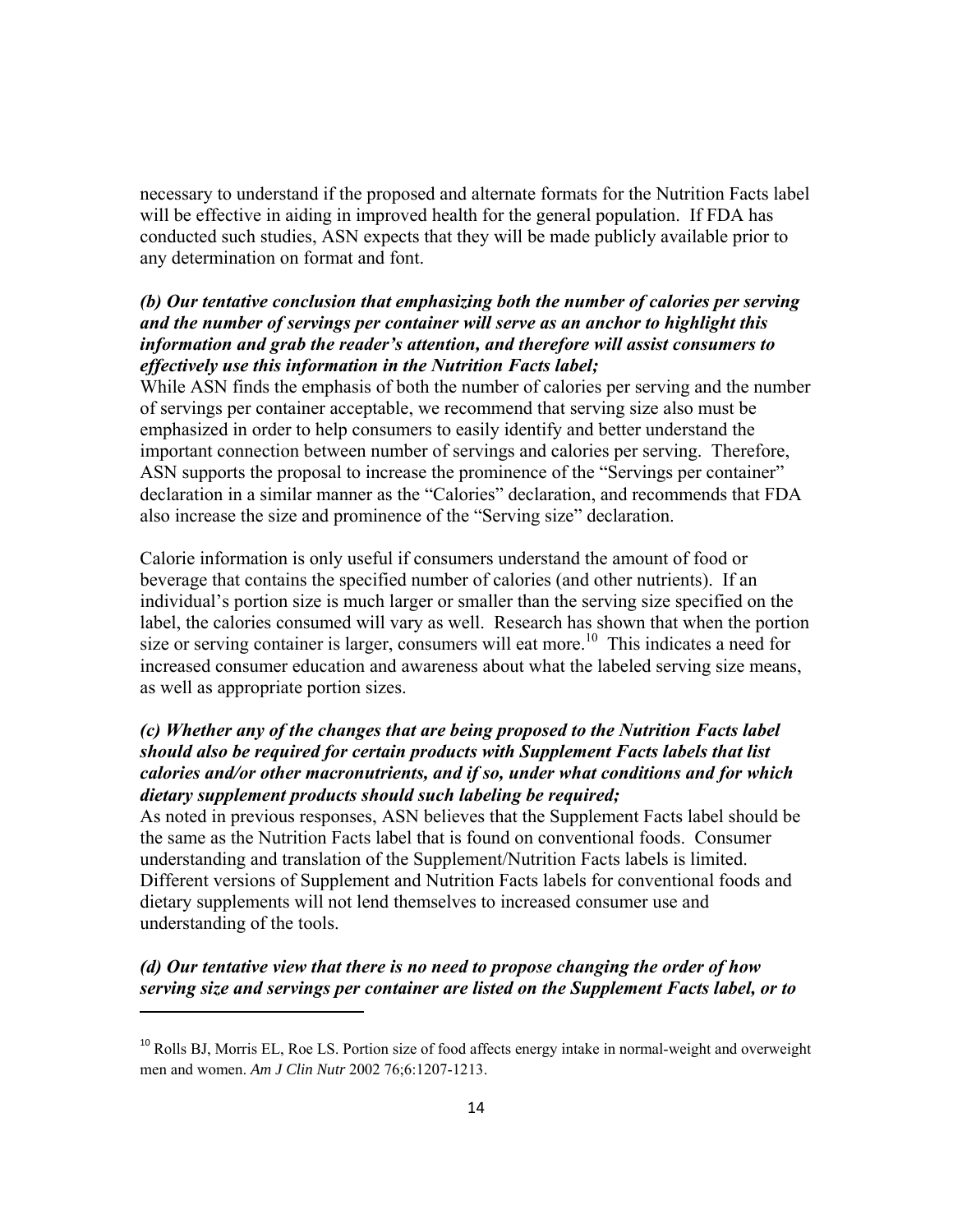## *make amendments in the type size or capitalization corresponding to our proposed changes for this information on the Nutrition Facts labels;*

As noted in previous responses, ASN believes that the Supplement Facts label should be the same as the Nutrition Facts label that is found on conventional foods. Consumer understanding and translation of the Supplement/Nutrition Facts labels is limited. Different versions of Supplement and Nutrition Facts labels for conventional foods and dietary supplements will not lend themselves to increased consumer use and understanding of the tools.

# *(g) The double indented placement of added sugars below total sugars and invite available research data and other factual information relevant to the proposed double indented placement of added sugars below total sugars;*

ASN has concerns with the rationale FDA uses to support the declaration of added sugars on the Nutrition Facts label, whether for the general population or for infants and children, and pregnant and lactating women. This topic is controversial and a lack of consensus remains in the scientific evidence on the health effects of added sugars alone versus sugars as a whole. Therefore, ASN recommends careful consideration of the totality of the scientific evidence, as well as consideration of compliance and other technical issues. Consumer testing is also highly important prior to any determination relative to added sugars being made.

## *(j) Using data provided consumer research we plan to conduct during this rulemaking that will test consumer reactions to a definition of percent DV, a succinct statement on calories, and several statements related to the ''5/20 rule'';*

ASN believes that a more consumer-friendly footnote would allow for increased consumer understanding of the Nutrition Facts label, and agrees that the definition of percent DV, a succinct statement on calories, and statements related to the "5/20 rule" could be useful. ASN suggests that it would be most beneficial to FDA to allow the stakeholder community an opportunity to review various options for a revised footnote prior to unveiling the updated Nutrition Facts label. ASN encourages FDA to conduct consumer education to better understand how consumers may use a revised, more consumer-friendly footnote to assist with making more informed food choices.

# *(q) Listing the total carbohydrate content in a serving as ''Total Carbs'' instead of*

*''Total Carbohydrate'' or ''Total Carb'' and its listing used on all label formats;*  ASN does not support changing the determination of total carbohydrate to total carb on the food label. The term "Total Carbohydrate" (or Carbohydrate Total) is set forth in the Nutrition Labeling and Education Act (NLEA) and this term is scientifically accurate.

*(r) An alternative concept for the Nutrition Facts label format that indicates ''quick facts'' about a product's nutrient content and explicitly points out nutrients to ''avoid too much'' of as well as nutrients to ''get enough'' of;*